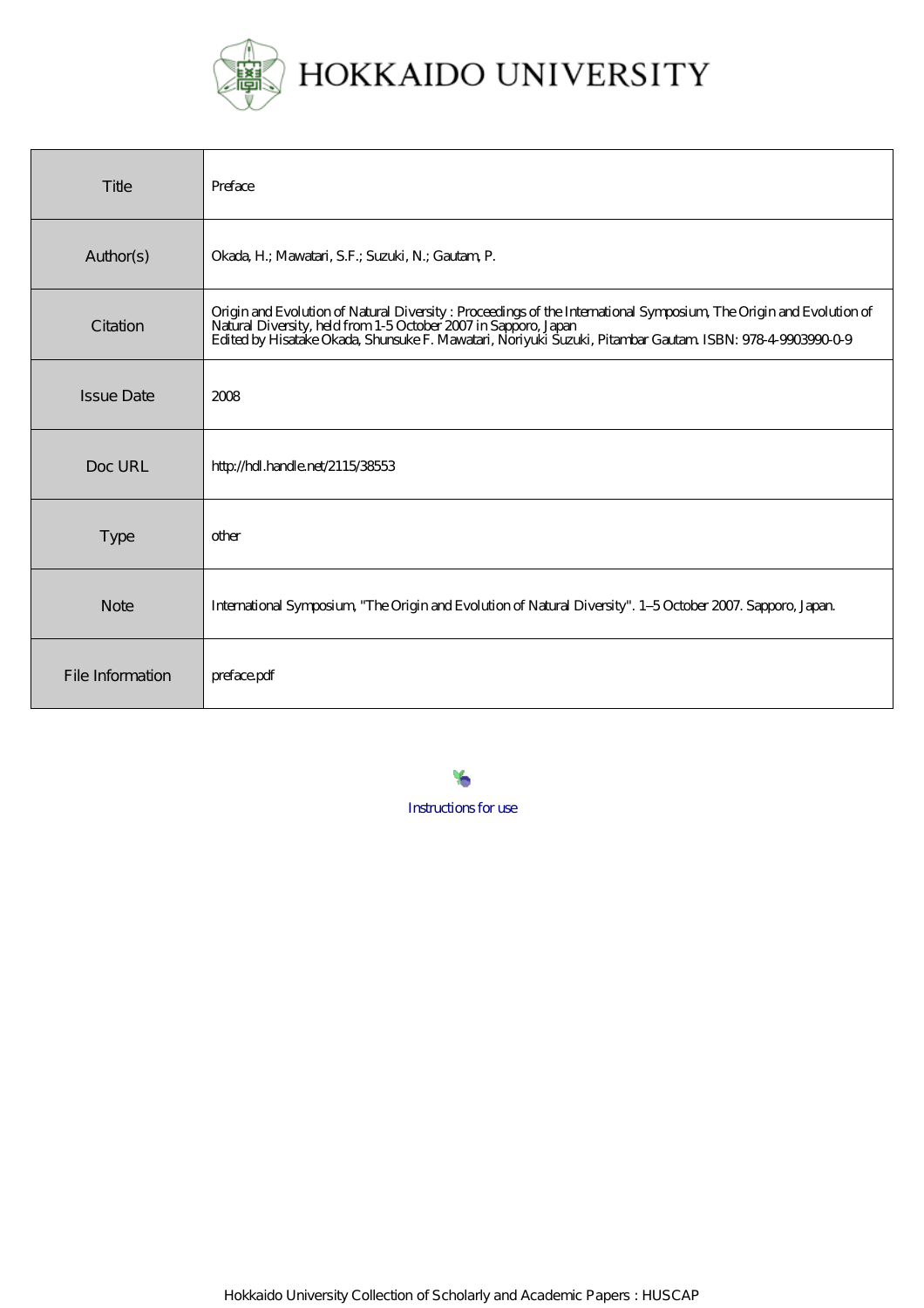## **Preface**

The 21st Century Center of Excellence (COE) Program for Neo-Science of Natural History (Program Leader: H. Okada) at Hokkaido University, in association with the Japan Agency for Marine-Earth Science and Technology (JAMSTEC), Japan Drilling Earth Science Consortium (J-DESC), Botanical Society of Japan, Hokkaido University Museum, Palaeontological Society of Japan, Union of Japanese Societies for Systematic Biology, and Zoological Society of Japan, hosted a 5–day international symposium, "The Origin and Evolution of Natural Diversity," at the Conference Hall of Hokkaido University, Sapporo, Japan. This COE Program, launched in September 2003 with the aim of creating a world-class research and educational  $(R\&E)$  center in the natural-history sciences under a 5-year grant from the Japanese Ministry of Education, Culture, Sports, Science and Technology (MEXT), is a collaborative endeavor of 21 participating scientists actively engaged in teaching and research in fields of the natural-history sciences (mainly geosciences and biodiversity), an equal number of full-term postdoctoral researchers, and a dozen graduate students, partly involved as research assistants, at Hokkaido University.

During the five symposium days (1–5 October 2007), attended by over 200 participants (including 24 guest researchers from Canada, Belgium, China, Germany, Iceland, Indonesia, Japan, Russia, Singapore, UK, and USA), there were about a dozen sessions with 67 oral presentations, including an *opening session* devoted to keynote lectures focused on the evolutionary history of Earth and life; two *plenary sessions* emphasizing earth-life interactions at relatively "long" and "short" time scales; eight *parallel sessions* devoted to recent research findings, often based on a multidisciplinary approach, on specific topics among the natural sciences; and one *workshop* with two half-day sessions dealing with the micro- and macro-evolution of fishes. Additional programs included a *poster session* with 44 presentations mainly by young researchers; a *demonstration booth* explaining the construction of an electronic database, or e-museum; a *public-oriented lecture* popularly known as the *Science Café* at a local bookstore; and a 2-day bus excursion to observe fossiliferous sites in southwestern Hokkaido (e.g., so-called *Bryozoan Paradise* near the town of Kuromatsunai).

The international symposium served as a venue for dissemination of the achievements of the COE program. COE activities and accomplishments in research and education were briefly addressed by three talks, each 10–15 min. long, given at the very beginning of the opening session: (i) a general introduction (H. Okada), (ii) R&E activities with an emphasis on the Earth sciences (N. Suzuki); and (iii) R&E activities with an emphasis on biodiversity studies (S.F. Mawatari). The presentation and discussion of research findings were addressed mainly during the parallel sessions, which focused on topics/themes and educational programs introduced and advanced by the COE program. Important themes covered during these sessions were: (i) Earth and life interactions operating at various time scales; (ii) integration of geoscience and biodiversity research, under topics such as the "Kokemushi ( = Bryozoa) Paradise" and Daikokujima Island projects on geological and biological diversity; and (iii) parataxonomist training courses at the national and international levels.

The keynote lectures during the opening sessions provided participants with a unique overview of the latest developments in the natural history sciences. There were four lectures, each 60 min. long, by M.A. Fedonkin (early eukaryotization of life), P.B. Wignall (end-Permian mass extinction), R.D. Norris (extinction of pelagic taxa), and P. Schäfer (Late Quaternary environment and climate in the North Atlantic and their relationship to marine biodiversity). An additional eight keynote lectures, each 40 min. long, though slightly specialized, given during two plenary sessions addressing the complex interactions between life